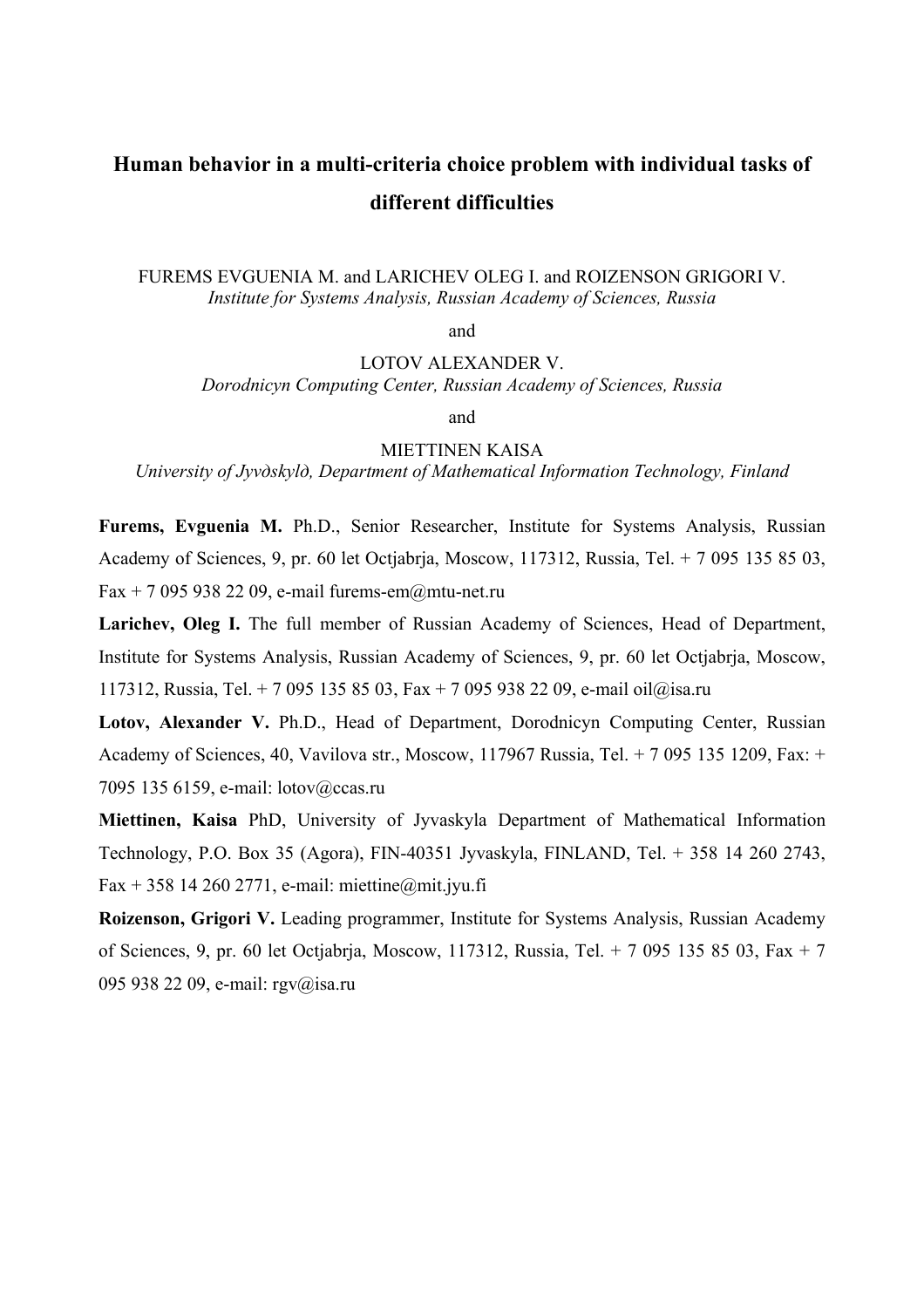*This paper is devoted to a laboratory study of human behavior in a multi-criteria choice problem. The specific feature of the experimental study is the creation of an individually adjusted instance of a general task for each subject in accordance with his/her preferences over each criterion. Human behavior is studied in a specially constructed choice situation based on the decomposition of the alternatives of a multi-criteria problem. The procedure is based on multiple steps of pair-wise comparisons involving only some (two or three) of the original components of the alternatives. Abilities of subjects to use such comparisons and to answer the questions in a logical way are tested. The experiment was carried out in two countries: Finland and Russia.*

Keywords: Human behavior; multi-criteria problems; qualitative comparison; stability of preferences; individually adjusted instance of a general task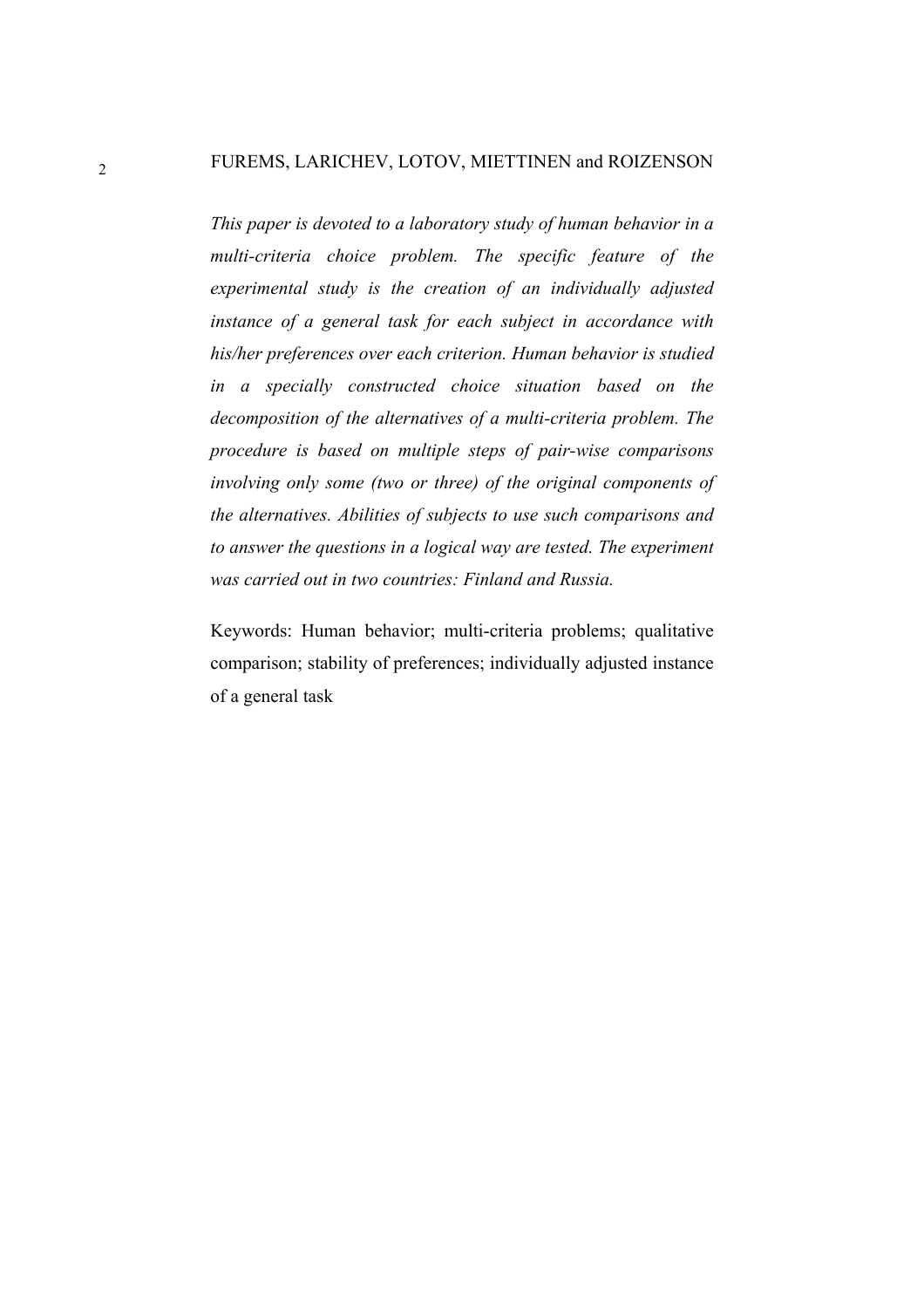#### **1. Introduction**

The problem of choosing the best alternative from a small set of alternatives is a typical human activity. Examples of such problems include the selection of a good by a consumer, choosing an apartment for tenancy or purchasing, etc. While solving such problems people consider the different features of the alternatives by taking into account a number of aspects (choice criteria) significant to them.

Many business and personal problems may be defined as ill-structured ones (Simon, 1969). The presence of multiple choice criteria as well as verbal description of both alternatives and criteria is inherent to such problems. In this paper, we consider human behavior in illstructured problems. To what extent are human beings consistent and reasonable in such decision-making? This question has been studied in many papers, for example, in Russo and Rosen (1975), Montgomery and Svenson (1989), Payne et al. (1993), Larichev (1992), Korhonen et al. (1997). The results of descriptive studies may be summarized as follows: The multi-criteria comparison of alternatives and, in particular, the choice of the best alternative, is difficult for the human system of processing information, and the more criteria, the more complexity. While solving such problems, human beings make errors as well as use simplifying strategies to adapt the problem to their capabilities.

Experiments show that the comparison of alternatives that differ in only two components is relatively easy for human beings. For example, such a technique of obtaining information is the basis of the method ZAPROS Larichev (2001). When the alternatives are described with ordinal criteria with 3-4 possible verbal values each, individuals make 1-2 contradictions from 50-60 pair-wise comparisons of two criteria combinations. In contrast, the abilities of human beings in comparing alternatives that are different in three or more (verbal) components are not sufficiently known.

As far as a human information processing system is concerned, H. Simon noted Simon (1985): "The evidence is overwhelming that the system is basically serial in its operation: that it can process only a few symbols at a time and that the symbols being processed must be held in special, limited memory structures whose content can be changed rapidly." The strongest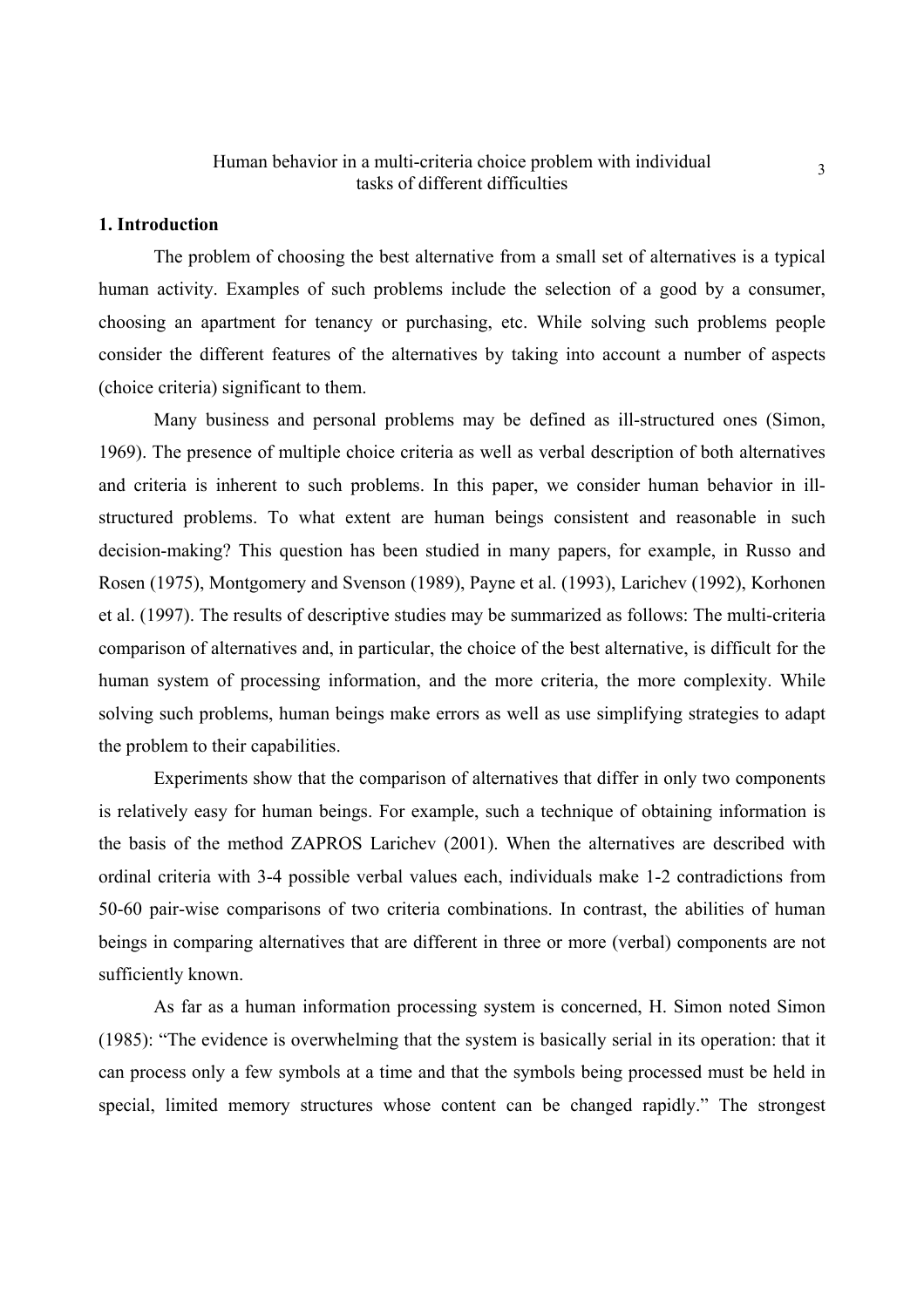restrictions on the ability of humans to find effective strategies are caused by the fact that the capacity of the short-term memory structure is very small. Due to such a feature of a human information processing system, it should be expected that an individual most likely would, firstly, pay attention to a small number of components, and then involve other components one by one.

Various techniques have been proposed that take the limited capacity of the short-term human memory into account. For example, the so-called 'phase narrowing' techniques Levin and Jasper (1995) are an example of adapting experimental situations to the features of human behavior. It is known that when an individual has to choose the best alternative from a set, he/she narrows such a set step-by-step to determine preferable subsets of alternatives. That is why in 'phase narrowing' experiments subjects were assigned to choose, firstly, the best 6 alternatives from 20, then the best 3 from 6 and, at last, 1 from 3.

In our experimental study, we examine a different technique that also takes into account the restricted abilities of human beings. A multi-criteria choice problem is studied where the alternatives are given by verbal statements and each alternative involves more than two criteria (four criteria, in our case). It is known that the qualitative comparison of alternatives involving two criteria is a relatively easy operation for a human being Larichev (1992). The method under study is based on reducing the number of criteria in human comparisons. We assume that the problem has four criteria. Subjects have first to compare parts of the original alternatives involving two criteria only (criterion dyads). In a criterion dyad, the verbal values of only two criteria of an alternative are displayed, while the values of the other two criteria are hidden. As the result of such comparisons, feasible criterion dyads are ordered. Usually, these comparisons do not provide sufficient information for ordering the original alternatives. For this reason, a second stage is needed. In the approach suggested, the next step is to compare parts of the original alternatives involving three criteria (criterion triads). Finally, a comparison of the original (full) alternatives with four criteria may be needed, but the number of such comparisons is small.

The questions that are posed to a subject in the first stage (two-criterion comparison) depend on the ordering of criteria. Different criterion orders can be used. Does the criterion order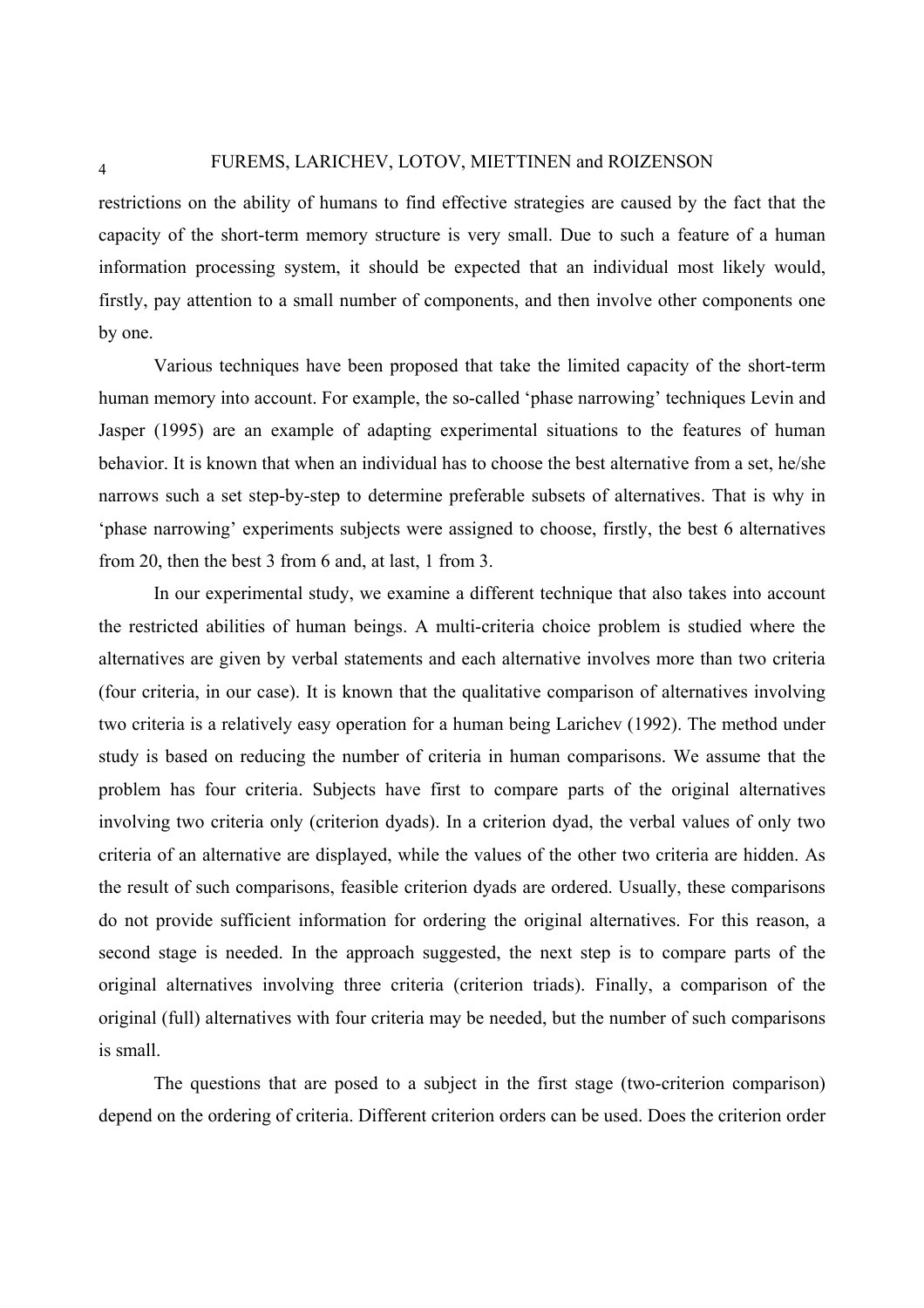influence the choice? To answer this question, two rounds of the procedure were carried out that were based on two different criterion orders. The second question is related to the ability of human beings to use comparisons of triads supported by the specially prepared graphic tool.

It should be noted that in many psychological experiments the same task is presented to all the subjects to study human behavior in a multi-criteria choice problem. However, such a task may be easy to one subject (from the point of view of his/her preferences) and complex to another. We believe that it is of great importance to give each subject an individually adjusted instance of a general task, taking into account his/her desirable levels upon some criteria, communicated by him/her preliminary.

In section 2 the problem is described and the method for the generation of individually adjusted instances is introduced. Section 3 deals with the organization of the experiment. In section 4 the experiment and its results are described. Section 5 contains a discussion of the results.

#### **2. The problem and developing individually adjusted instances of a general task**

For our experiments we selected the problem of choosing a part-time job by a student to be engaged concurrently with his/her studies. *Salary*, *Work time*, *Position* and *Time to workplace* were used as criteria. Such a problem is typical for both Finnish and Russian students involved in our experiments as subjects.

Our experiments started with the development of individually adjusted instances of the general task. Initially, a student was presented a description of the general task (choosing a parttime job), and was prompted to enter a desirable salary and a time period of his/her study in the university, which he/she preferred not to omit. Then, a set of alternatives was generated individually for each student. He/she had to order them with respect to each criterion according to his/her preferences, excluding the *Salary* (obviously, more salary is preferable to anybody). Let us note, that the number of values on the *Salary* scale could be different for different students depending on the number of alternative jobs in his/her individually adjusted instance of the task.

It is clear that each student may have preferences of his/her own with respect to the criteria *Position*, *Time to workplace* and *Work time*. For example, one student specified the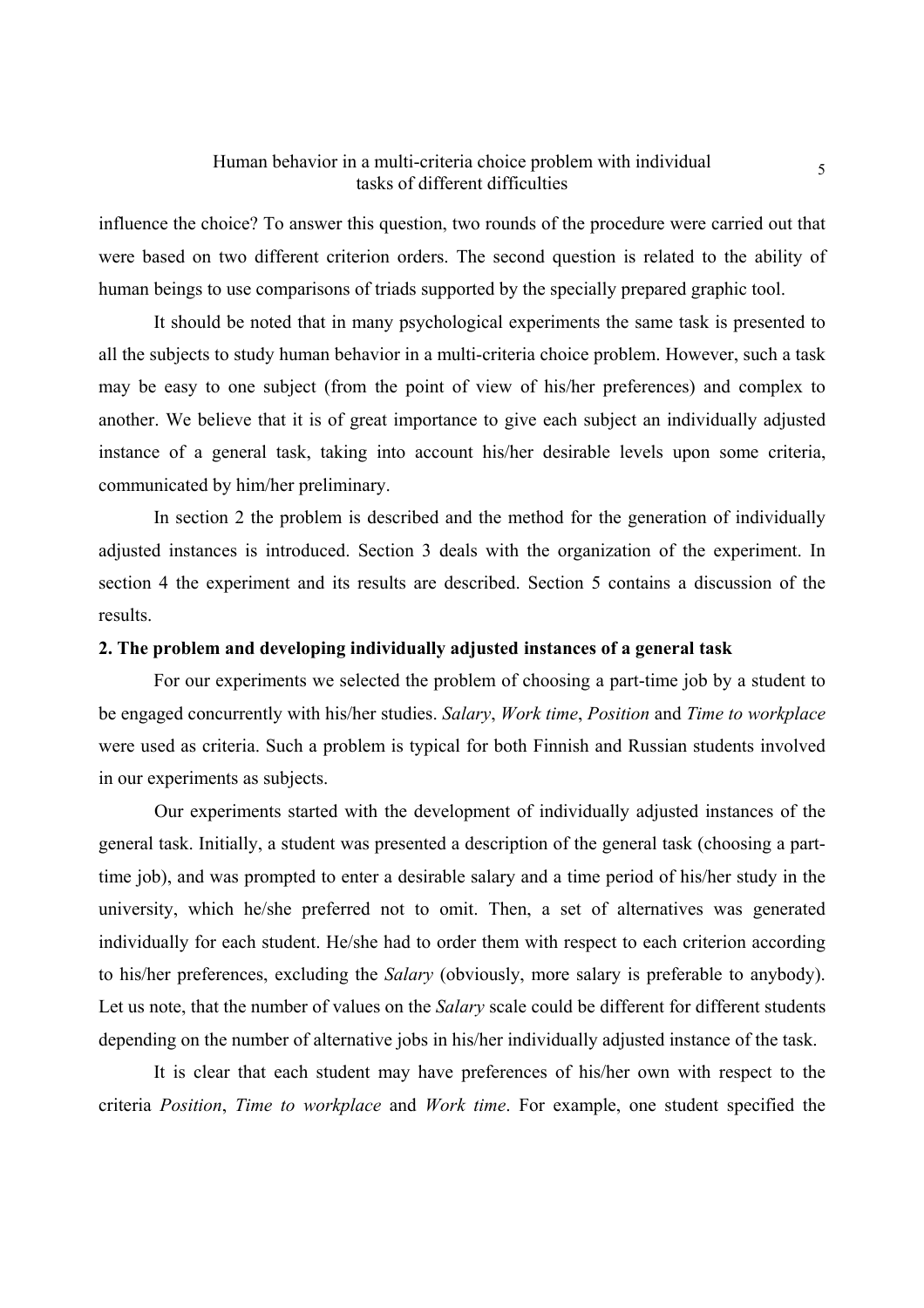following order for the criterion *Position* (from the best to the worst): Bank employee, Private tutor, Teacher of mathematics in the lyceum, System programmer, Security. The order specified by another student with respect to the same criterion was as follows: Teacher of mathematics in the lyceum, Private tutor, System programmer, Bank employee, Security. Moreover, as far as the criterion *Time to workplace* was concerned, one student preferred 30 minutes by bicycle over 15 minutes by bicycle and explained it by the lack of spare time for other kinds of exercise. Here, we gave an opportunity for each student to create personal ordinal scales on the criteria, arranging the alternatives from the best to the worst.

An individually adjusted problem was generated for each student on the basis of his/her desirable levels upon the criteria *Salary* and *Work time* as well as taking into account his/her orders for the components of the alternatives with respect to the criteria *Position* and *Time to workplace*, respectively.

We generated the individual sets of jobs using the criteria *Salary* and *Work time* as a basis to creating tasks of two levels of difficulty:

a) Difficult Choice (DC) – Initially, to each job was arbitrarily assigned a salary that was more than, equal to or less than the desirable one. Then the following principle was used to specify a work time to each job: the bigger salary, the more overlapping of work time and study time and, accordingly, the less time to study. Thus, each student was put in a situation of a difficult choice between lecture and/or seminar attendance and additional payment.

Finally, each job created as above was assigned the values upon the criteria *Position* and *Time to workplace*. They were generated on the basis of the principle: the better position to a student, the longer the time to get to a workplace was. These values were assigned to the jobs in an arbitrary order.

b) Moderately Difficult Choice (MDC) – In addition to the jobs created according to DC, we created jobs that had the best value upon either of the two criteria *Salary* or *Work time* and the second best value on the other, or the best values upon both the criteria.

We used only non-dominated alternatives in each individually adjusted instance of the general task. Each instance consisted of 4 to 10 alternative jobs. It should be noted that the students did not know what kind of tasks (DC, MDC) they had to solve.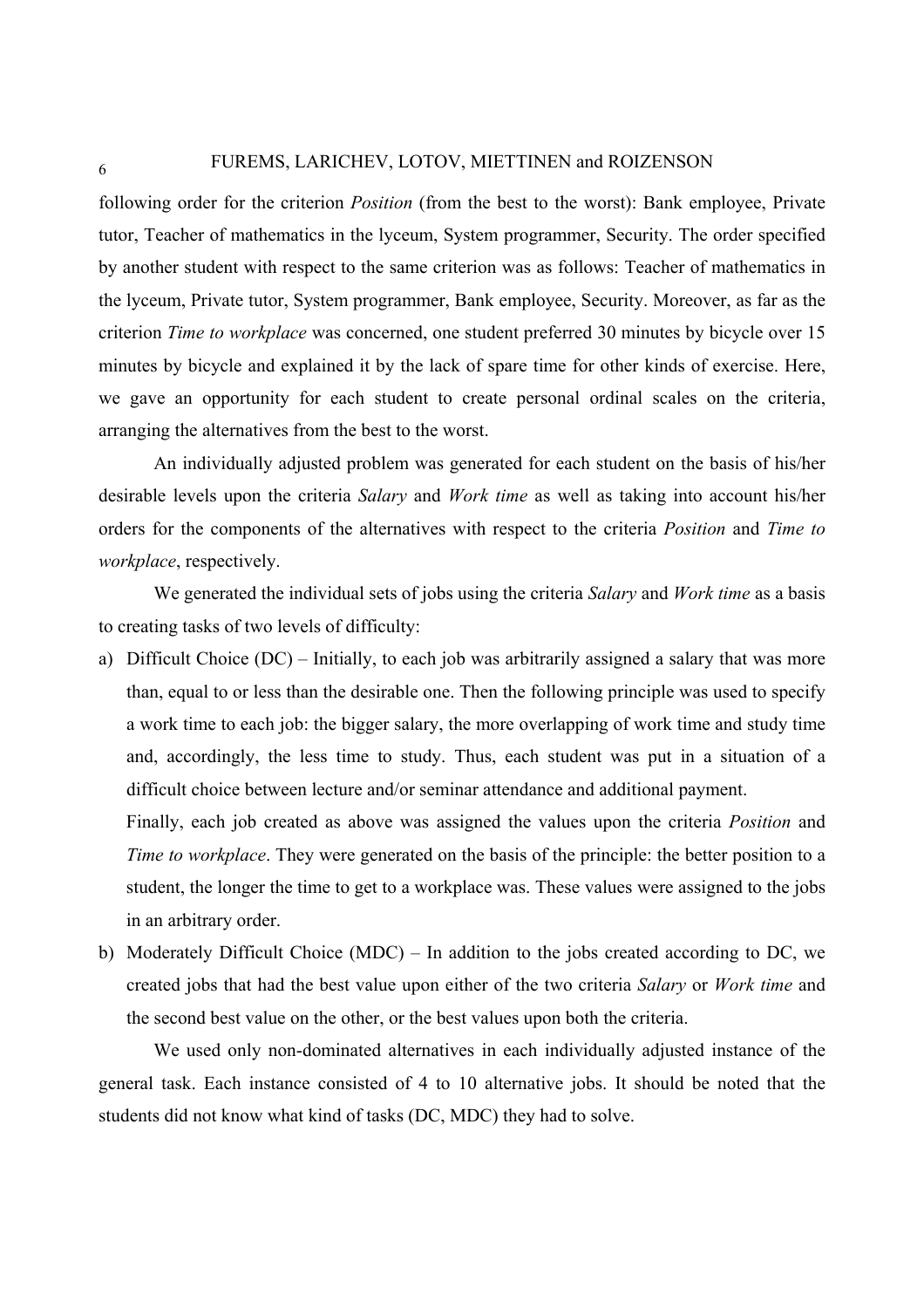#### **3. Organization of the experiment**

The students solved their individually adjusted problems twice, in two rounds. Each round consisted of several stages. In the first stage, parts of the existing alternatives involving only two criteria (criterion dyads) were presented. Correspondingly, the second stage involved three-criterion parts of the alternatives (criterion triads), etc. Thus, the difference between the stages was the number of criteria to be taken into account. Two different orders of criteria were specified for the two rounds. In the first round we presented the criteria in the order (1) *Position*, (2) *Time to workplace*, (3) *Work time* and (4) *Salary*. In the second round, we used the order (1) *Salary*, (2) *Work time*, (3) *Time to workplace* and (4) *Position*.

*The two rounds were needed to check the following hypothesis: the subjects could make the same choice in both the rounds.*

In order to select the best alternative, each student had to carry out a series of comparisons between the alternatives available. During the first stage, each student was presented all feasible dyads, except for those that could automatically be ordered on the basis of ordinal scales of the criteria. Each time, while making the comparison, the student could answer in one of the following ways:

- I prefer the first dyad to the second one,
- I am indifferent,
- I prefer the second dyad to the first one, or
- I do not know.

Let us note that the answer 'I do not know' was available only for the sake of completeness of the outcomes of the comparison. It was used by students only in 0,8% of the cases.

In Figure 1, a display is provided that helps a student to compare a pair of feasible criterion dyads upon the criteria *Position* and *Time to workplace*. The better values (in accordance to ordinal scales) are presented on a white background and the worse values on a gray one.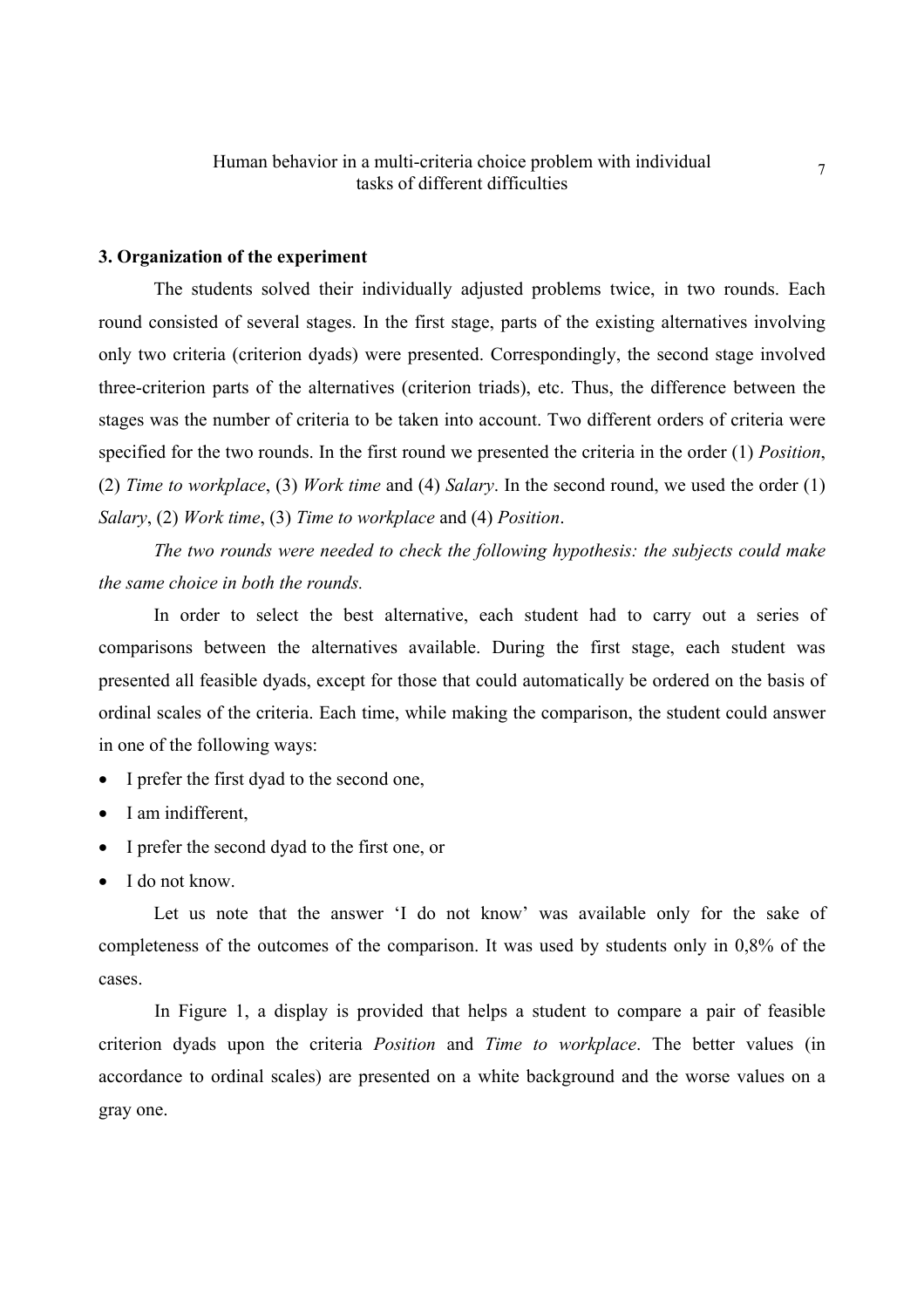| <b>A</b> Poll                                                                                                                                   | $\Box$ D $\times$                                                                                                                                                                                                                                        |  |
|-------------------------------------------------------------------------------------------------------------------------------------------------|----------------------------------------------------------------------------------------------------------------------------------------------------------------------------------------------------------------------------------------------------------|--|
| -User data <sup>.</sup><br>Weekly salary: 1500<br>Study time from 10 to 16<br>Graph                                                             | You have to choose the outside workplace to improve your welfare.<br>Any workplace is described with the following criteria:<br>1. Salary in USD.<br>2. Work time. A time period is specified (from  to )<br>3. Position<br>4. Time to reach a workplace |  |
| ⊤Alternative 1 <sup>.</sup><br>Alternative 2<br>Position: System programmer<br>Position: Bank employee<br>Time to workplace: 30 minutes by foot | Comparison criteria<br>(Position) (Time to workplace)<br>- Better value(s)<br>- Worse value[s]<br>Time to workplace: 15 minutes by bus<br>Comparison result                                                                                              |  |
|                                                                                                                                                 | Next<br>$G = 1 > 2$<br>C <sub>1</sub> < 2<br>$C = 1 = 2$<br>C I do not know                                                                                                                                                                              |  |

Figure 1. Example of comparing a pair of feasible criterion dyads

As a result, each student produced an order of all feasible criterion dyads of existing alternatives. There were cases when such information was sufficient to order several pairs of full alternatives. Sometime it was even possible to identify the best alternative.

In most of the cases, two-criterion comparisons were not sufficient to identify the best alternative. Therefore, the procedure moved to the next stage. In the second stage, a student had to compare all possible pairs of criterion triads (except for those that could be automatically ordered on the basis of the results of two-criterion comparisons). One of the displays is given in Figure 2 where a student is asked to make a comparison of a pair of feasible criterion triads.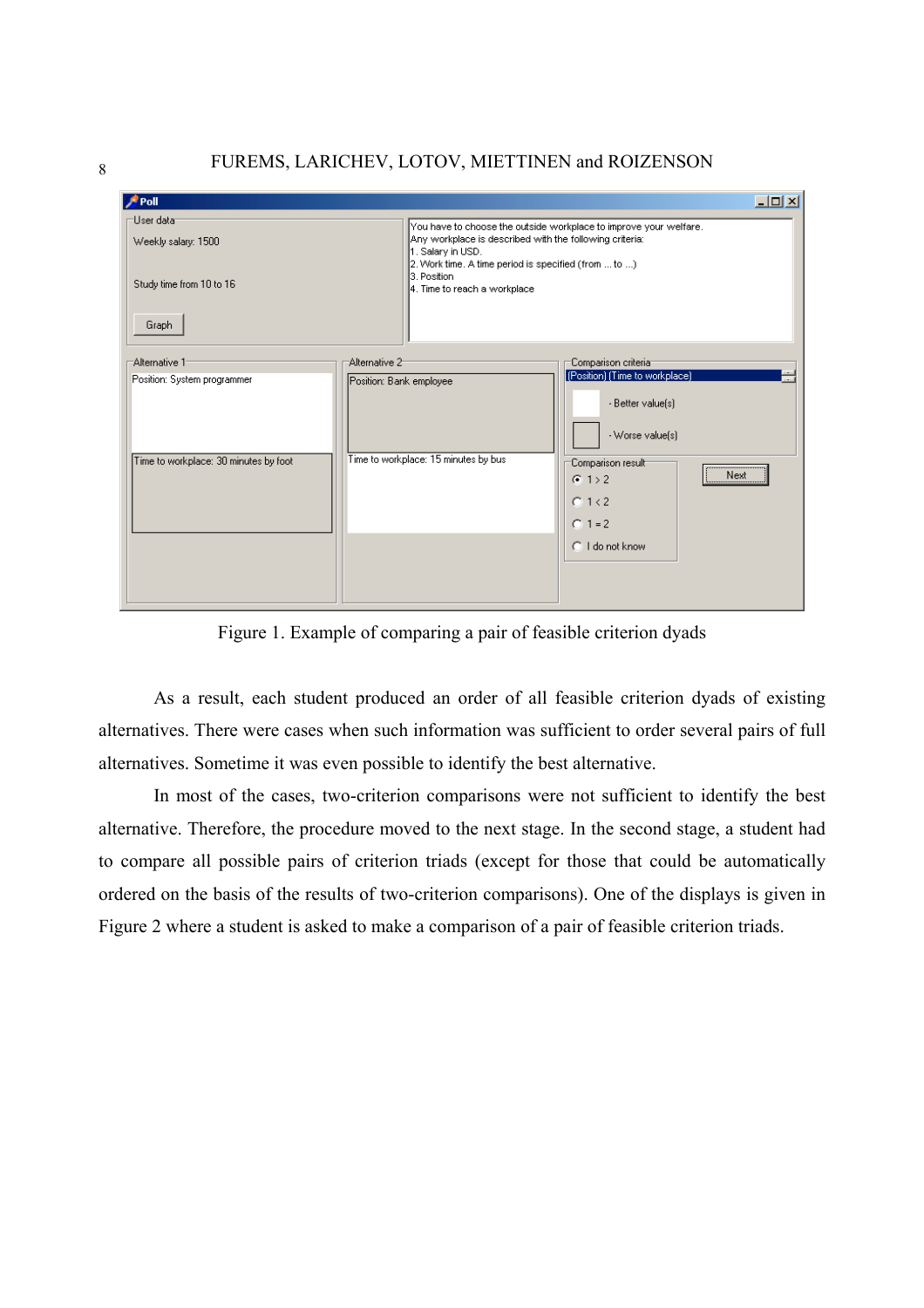| <b>Poll</b>                                                                                                                |                                                                                                                                                                                                                                                                             | $\Box$ D $\Box$                                                   |  |  |
|----------------------------------------------------------------------------------------------------------------------------|-----------------------------------------------------------------------------------------------------------------------------------------------------------------------------------------------------------------------------------------------------------------------------|-------------------------------------------------------------------|--|--|
| -User data-<br>Weekly salary: 1500<br>Study time from 10 to 16<br>Graph                                                    | Any workplace is described with the following criteria:<br>1. Salary in USD.<br>2. Work time. A time period is specified (from  to )<br>3. Position<br>4. Time to reach a workplace                                                                                         | You have to choose the outside workplace to improve your welfare. |  |  |
| -Alternative 1 <sup>.</sup><br>Weekly salary: 1252<br>Position: System programmer<br>Time to workplace: 30 minutes by foot | Alternative 2<br>Comparison criteria<br>Weekly salary: 1269<br>Position: Bank employee<br>- Better value[s]<br>- Worse value[s]<br>Time to workplace: 15 minutes by bus-<br>Comparison result<br>$\binom{2}{1}$ 1 > 2<br>C <sub>1</sub> < 2<br>$0.1 = 2$<br>C I do not know | (Weekly salary) (Position) (Time to workplace)<br>Next            |  |  |

Figure 2. Example of comparing a pair of feasible criterion triads

Figure 2 gives an example of the display that supports the comparison of a pair of criterion triads having different values in criteria *Salary*, *Position* and *Time to workplace*. To simplify the comparison, information about the result of the comparison carried out on the previous stage (comparing criterion dyads) is used here. The three criteria were divided into two groups: (*Salary* & *Position*) and (*Time to workplace*). Let us note that a criterion triad may be split into a criterion dyad and a one-criterion part in three different ways. In Figure 2, one of the possible splittings is shown. Since this particular student decided on the previous stage that the criterion dyad 'System programmer, 1252 USD' is better, than the criterion dyad 'Bank employee, 1269 USD', the corresponding combinations of components are displayed in the dialog window on a white and on a gray background, respectively. The preferred value of the criterion '*Time to workplace'* is displayed on a white background. It is important that all possible splits of the criterion triad into a criterion dyad and a one-criterion part were given to the student to check the consistency of the answers.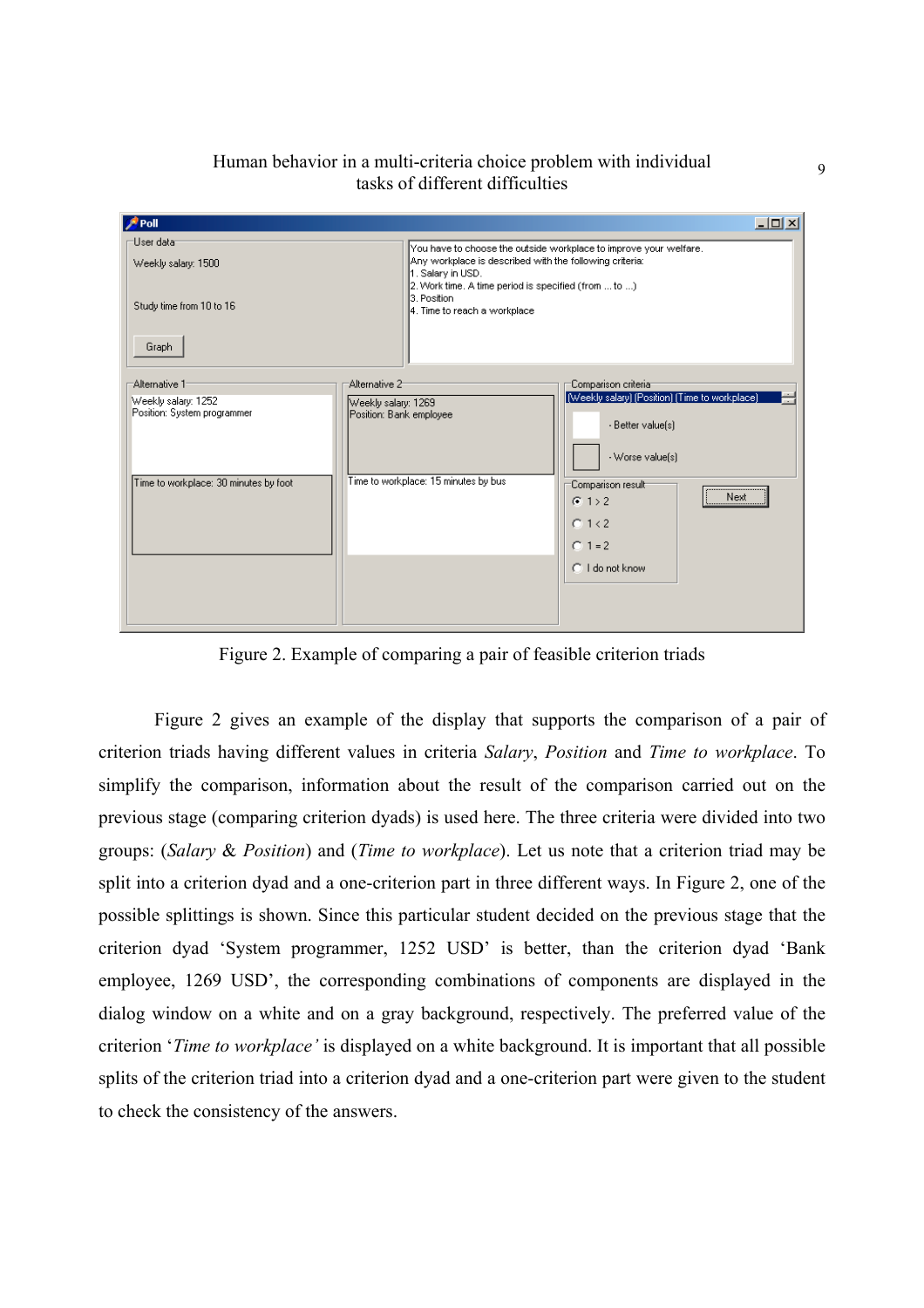The results of the second stage gave an opportunity to order all the feasible criterion triads. If the information obtained on this stage was sufficient to identify the best alternative, the procedure was completed. In the opposite case, it was moved on to the final stage.

The final stage is the comparison of the pairs of full alternatives involving all the four criteria in order to identify the most preferred alternative. However, due to the previous comparisons of all the feasible criterion dyads and triads, the required number of comparisons of full alternatives was fairly small. In most of the experiments, it was not needed at all. The comparisons of full alternatives were supported by computer displays based on the same idea of splitting the list of criteria as in the case of the comparisons involving three criteria. We do not describe them here in details. Note that each pair of alternatives with four criteria that required a comparison was presented to a student in four different ways.

In the framework of the procedure, it was possible to collect information on how successful and non-contradictory the students were in comparing the criterion triads. We wanted to check the following hypothesis: *human beings are able to compare consistently a criterion triad, presented as criterion dyads and one-criterion parts, when the information on ordering of criterion dyads and single-criterion parts is used.*

In contrast to the comparisons involving three criteria, only few comparisons of full alternatives were carried out. For this reason, we cannot provide any statistically sound result on human behavior in the four-criterion case. Nevertheless, some observations are possible.

#### **4. Experiment and its results**

The experiments were conducted with the students (13 persons) of the Department of Mathematical Information Technology at the University of Jyvдskylд in Finland and the students (25 persons) of the Department for Computational Mathematics and Cybernetics at the Lomonosov Moscow State University in Russia. A computer program was developed to implement the procedure described earlier and to compute the statistics.

First of all, each student had to order the alternatives upon the criteria. On the basis of such orderings, the program constructed an individually adjusted instance of the general task to each student. The type of such individually adjusted task (DC or MDC) was assigned arbitrarily to each student. In the experiments, 24 students had to solve a DC task and 14 students an MDC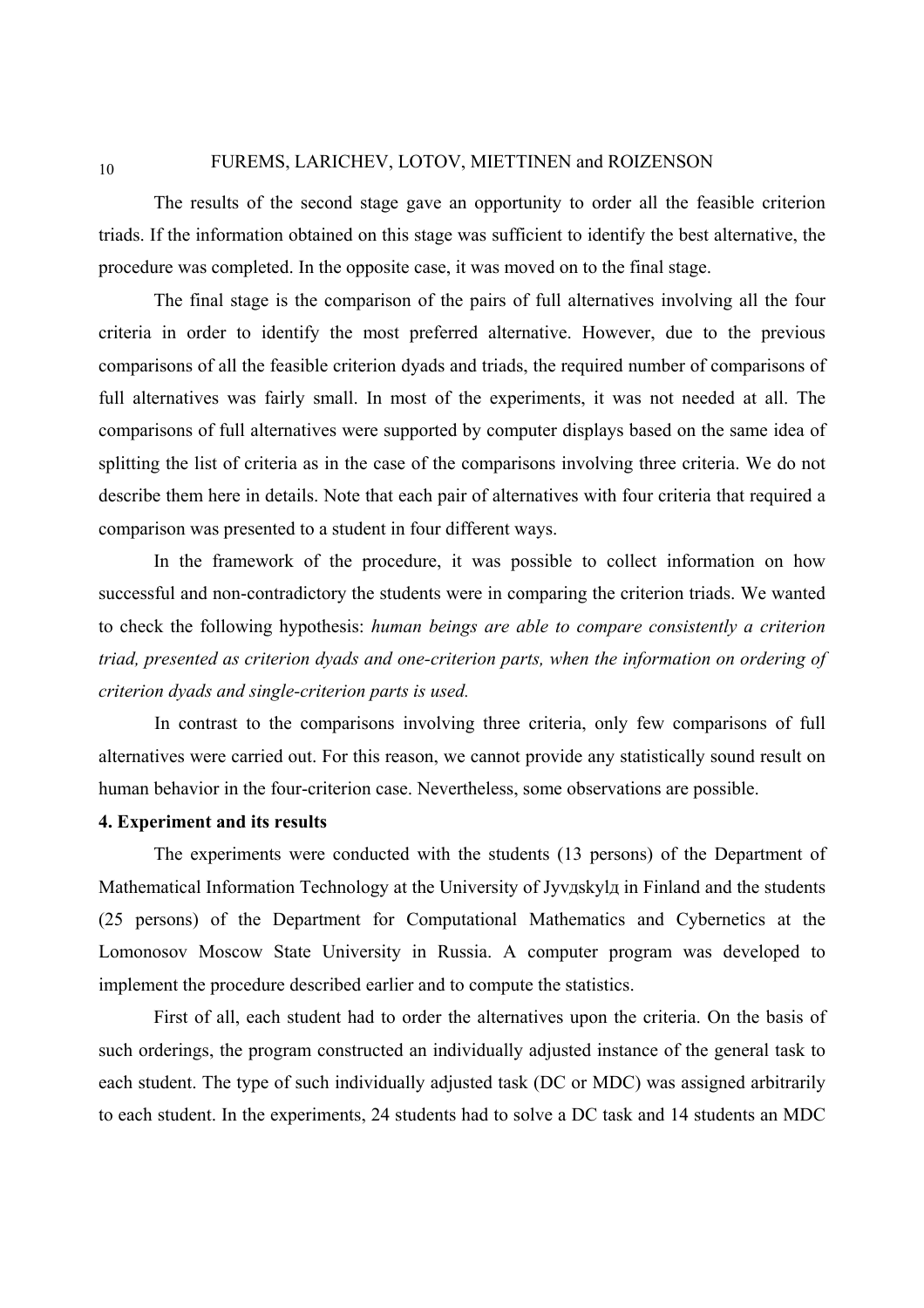task.

Then, each student had to solve his/her own individually adjusted task twice, in two rounds. Each round, as it was said earlier, consisted of two or three stages: comparisons of dyads on the first stage, comparisons triads on the second stage, and comparisons of full alternatives at the final stage (if needed). It is important that while presenting a pair of objects for a comparison, the software reminded a student, with the help of colors, which component or combination of components of the first object was better or worse than the corresponding component(s) of the second one (according to his/her previous answers). It turned out in the experiment that only 34 students were involved in the second stage. It means that only 34 students had to compare the criterion triads.

Let us return to the two questions formulated earlier. Question1: *Can the subjects make the same choice in both of the rounds?*

To answer the question, let us consider the results given in Table 1. The columns 'Round I' and 'Round II' contain the alternatives chosen by each student in the first and the second rounds, respectively. The criteria are arranged in the following order: *Salary*, *Work time*, *Position* and *Time to workplace* (notwithstanding different orders of criteria in the two rounds) and the figures represent the ranks of the components of each alternative according to the student's originally specified preferences (1 is the best and so on).

The column 'Stability of choice' is related to the stability of the student's choices. In order to analyze the results obtained, we define stability characteristics in the following way:

(a) the choice is claimed to be absolutely stable (AS) if the same alternative was selected in both the rounds;

(b) the choice is claimed to be semi-stable (SS) if the alternatives selected in the first and the second rounds have the first value(s) upon at least one of the criteria;

(c) the choice is claimed to be unstable (US) in all the other cases.

The item (b) requires some comments. When considering Table 1, the choice of the first student appears to be semi-stable, since the first value upon the first criterion is repeated in the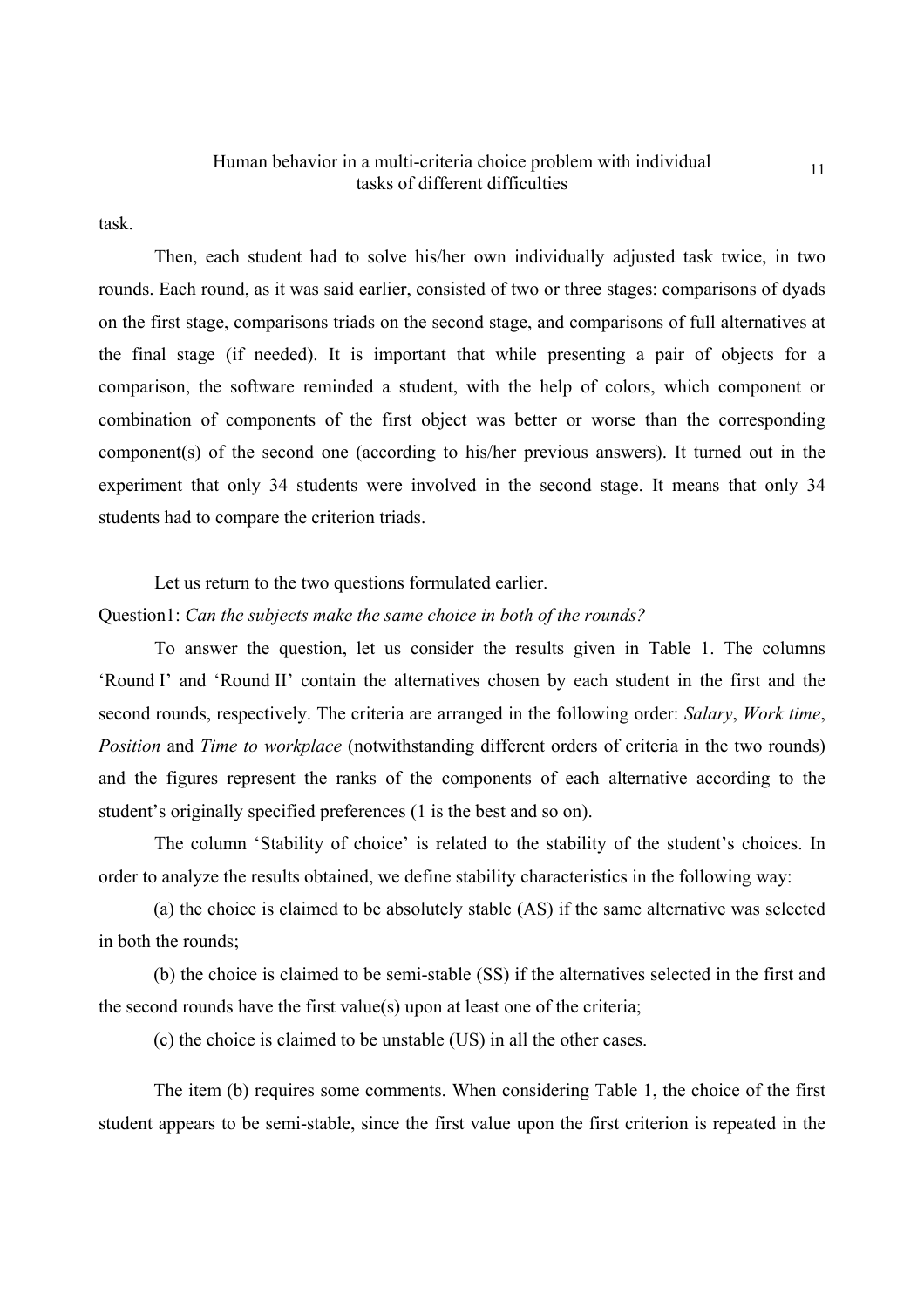second round (it can mean that the student was interested in salary both the times). The values upon the other criteria seem to be casual. The choice of the sixth student is semi-stable because of the same reasons.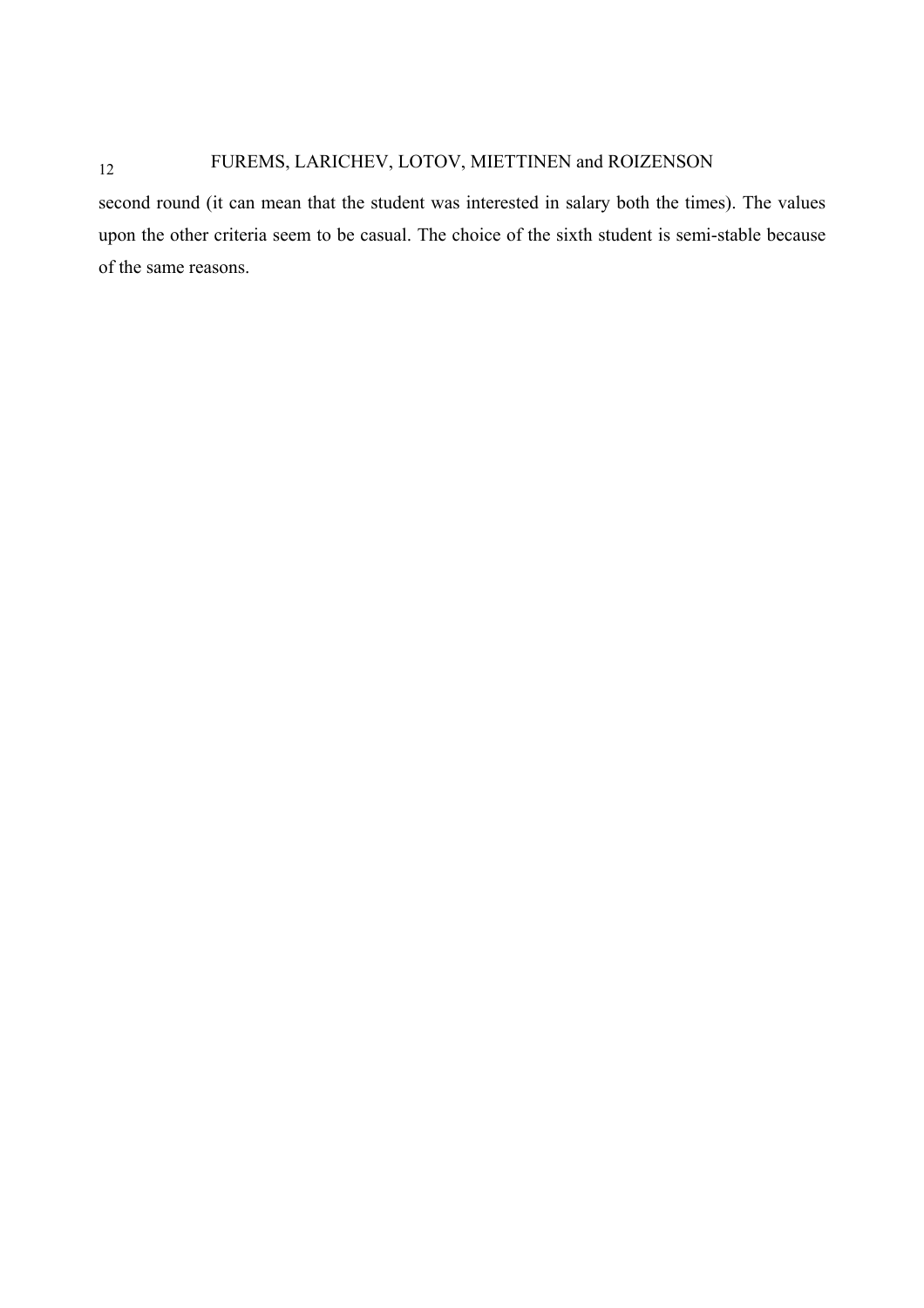| $\#$             | Round I                 | Round II                | Type of task    | Stability of choice |
|------------------|-------------------------|-------------------------|-----------------|---------------------|
| 1.               | 1, 1, 2, 4              | 1, 4, 5, 1              | <b>MDC</b>      | SS                  |
| $\overline{2}$ . | 4, 2, 3, 3              | 4, 1, 5, 1              | DC              | $\overline{US}$     |
| 3.               | 2, 1, 2, 4              | 1, 2, 5, 1              | <b>MDC</b>      | <b>US</b>           |
| $\overline{4}$ . | 2, 4, 2, 4              | $\overline{1, 3, 4, 2}$ | $\overline{DC}$ | $\overline{US}$     |
| 5.               | 1, 2, 1, 5              | 1, 2, 1, 5              | <b>MDC</b>      | AS                  |
| 6.               | 3, 1, 1, 5              | 2, 2, 1, 5              | <b>MDC</b>      | SS                  |
| 7.               | 2, 2, 3, 3              | 1, 4, 5, 1              | <b>MDC</b>      | <b>US</b>           |
| 8.               | 1, 1, 1, 5              | 1, 1, 1, 5              | <b>MDC</b>      | AS                  |
| 9.               | 2, 1, 1, 5              | 2, 1, 1, 5              | <b>MDC</b>      | AS                  |
| 10.              | 1, 3, 1, 5              | 1, 3, 2, 4              | DC              | SS                  |
| 11.              | 1, 1, 5, 1              | 1, 1, 5, 1              | <b>MDC</b>      | AS                  |
| 12.              | 2, 4, 1, 5              | 1, 3, 3, 3              | DC              | <b>US</b>           |
| 13.              | 2, 2, 1, 5              | 2, 2, 4, 2              | <b>MDC</b>      | <b>US</b>           |
| 14.              | 6, 1, 5, 1              | 1, 4, 3, 3              | DC              | <b>US</b>           |
| 15.              | 2, 3, 1, 5              | 1, 3, 2, 4              | DC              | <b>US</b>           |
| 16.              | 5, 2, 4, 2              | 1, 4, 2, 4              | DC              | <b>US</b>           |
| 17.              | 3, 1, 2, 4              | 1, 2, 3, 3              | <b>MDC</b>      | <b>US</b>           |
| 18.              | 1, 3, 3, 3              | 1, 3, 3, 3              | DC              | AS                  |
| 19.              | 3, 1, 1, 5              | 1, 1, 2, 5              | <b>MDC</b>      | SS                  |
| 20.              | 2, 1, 2, 4              | 2, 1, 2, 4              | <b>MDC</b>      | AS                  |
| 21.              | 1, 3, 4, 2              | 1, 3, 1, 5              | DC              | <b>SS</b>           |
| 22.              | 1, 2, 2, 4              | 1, 2, 2, 4              | <b>MDC</b>      | AS                  |
| 23.              | 6, 1, 2, 4              | 2, 2, 4, 2              | <b>MDC</b>      | $\overline{US}$     |
| 24.              | 4, 1, 5, 1              | 1, 3, 4, 2              | DC              | <b>US</b>           |
| 25.              | $\overline{2, 3, 1, 5}$ | 2, 3, 1, 5              | DC              | AS                  |
| 26.              | 1, 4, 1, 5              | 1, 4, 1, 5              | DC              | AS                  |
| 27.              | 3, 2, 1, 5              | 2, 3, 2, 4              | DC              | <b>US</b>           |
| 28.              | 3, 2, 4, 2              | 1, 4, 1, 5              | DC              | <b>US</b>           |
| 29.              | 1, 4, 3, 3              | 1, 4, 3, 3              | DC              | AS                  |
| 30.              | 4, 1, 3, 3              | 1, 4, 1, 5              | DC              | $\overline{US}$     |
| 31.              | 2, 3, 3, 3              | 2, 3, 3, 3              | DC              | AS                  |
| 32.              | 1, 4, 1, 5              | 1, 4, 1, 5              | DC              | AS                  |
| 33.              | 4, 1, 2, 4              | 2, 3, 4, 2              | DC              | <b>US</b>           |
| 34.              | 1, 4, 4, 2              | 1, 4, 4, 2              | DC              | AS                  |
| 35.              | 1, 4, 1, 5              | 3, 2, 1, 5              | DC              | SS                  |
| 36.              | 2, 3, 1, 5              | 1, 4, 2, 4              | DC              | <b>US</b>           |
| 37.              | 4, 1, 4, 2              | 1, 4, 2, 4              | DC              | <b>US</b>           |
| 38.              | 1, 4, 3, 3              | 1, 4, 3, 3              | DC              | AS                  |

As one can see from Table 1, the choices of 14 of the 38 students turned out to be absolutely stable (they selected the same job in both the first and in the second rounds) and the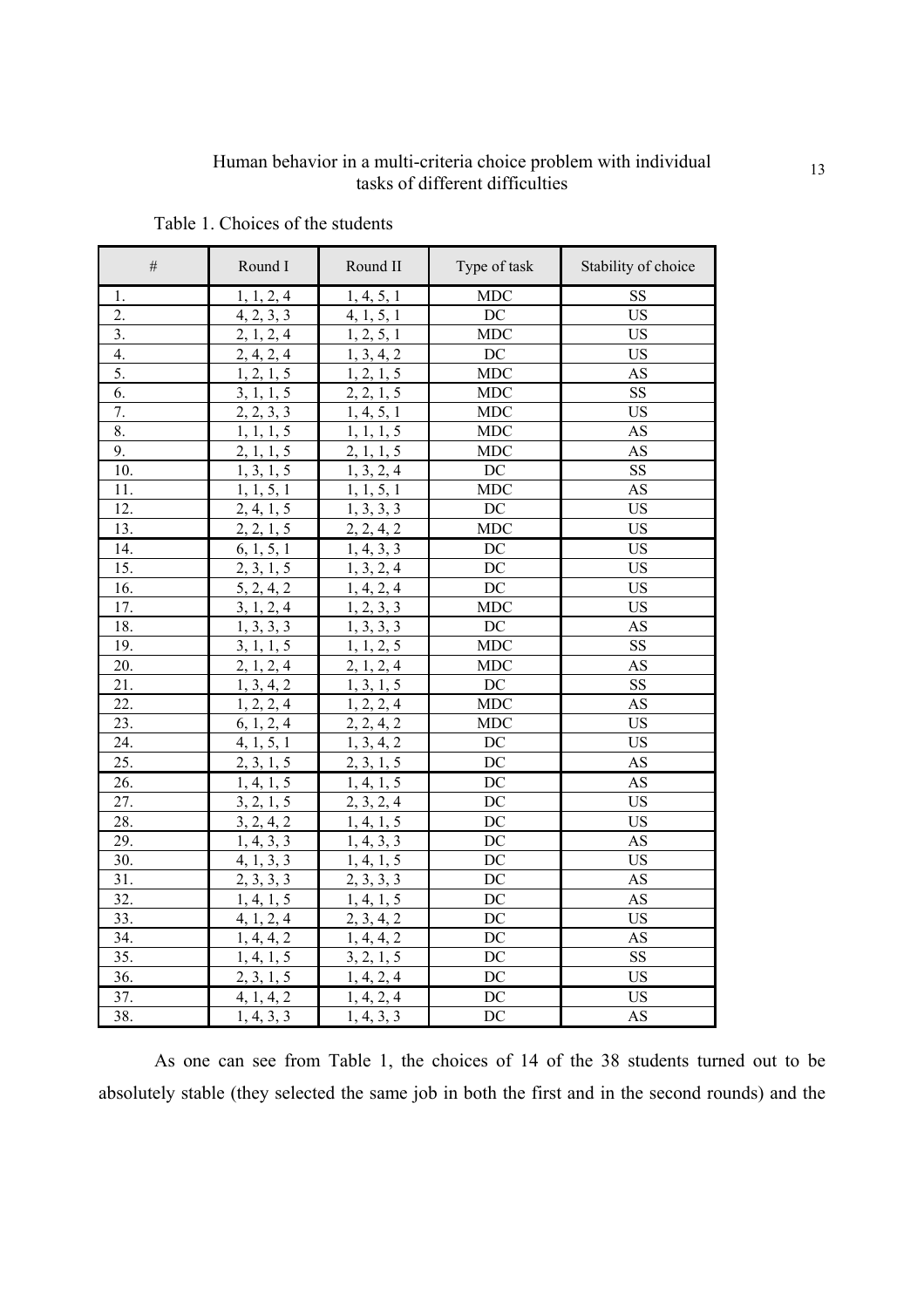choices of 6 students were semi-stable. Thus, we can say that about one half of the students were stable in their choices.

To our opinion such an effect has the following reason. The first round seems to be used by students to study the problem, to develop a compromise between the criteria, and thereby to form a strategy of choice (say, to find a job with a salary as high as possible, or with the most convenient work time, or with the most preferable position, etc.). The presentation of the results of the first round provides a possibility to learn about the alternatives. The second round allowed then the students to apply the selected strategy or to confirm the previous choice in the case it satisfied them. The existence of several rounds coincides with real life decision-making where people often collect information, explore a problem and only after that make the final choice.

#### Question 2: *Can the subjects compare pairs of triads?*

To answer this question, we have to study the behavior of the students on the second stage where they had to compare parts of the alternatives involving three criteria. During the process of such a comparing, each student had to answer three different formulations of the same question. Among 34 students that had to compare three-criterion parts of the alternatives, 29 gave identical answers on the three different representations of the question. Thus, only 5 students failed to give an identical answer (it is interesting that one of them managed to give three different answers). When considering this result, we can say that most of the students turned to be able to compare criterion triads. So, the second question can be answered positively.

However, it is possible to support this inference based on the common sense with the methods of mathematical statistics, to be more precise, methods of non-parametric statistics (see Runyon, 1977). We test the hypothesis that the domination of students who managed to deal with the triad comparisons was obtained by a chance. Let  $P_1$  be a probability of students' ability to compare criterion triads, and  $P_2$  be a probability of students' inability to do so. Let us consider two hypotheses:

*Hypothesis H<sub>0</sub>*: comparison of criterion triads is a difficult task to most of the students, which is given in mathematical form as  $P_1 \le P_2$ , and the alternative

*Hypothesis H<sub>1</sub>*: most of the students are able to compare criterion triads, i.e.  $P_1 > P_2$ .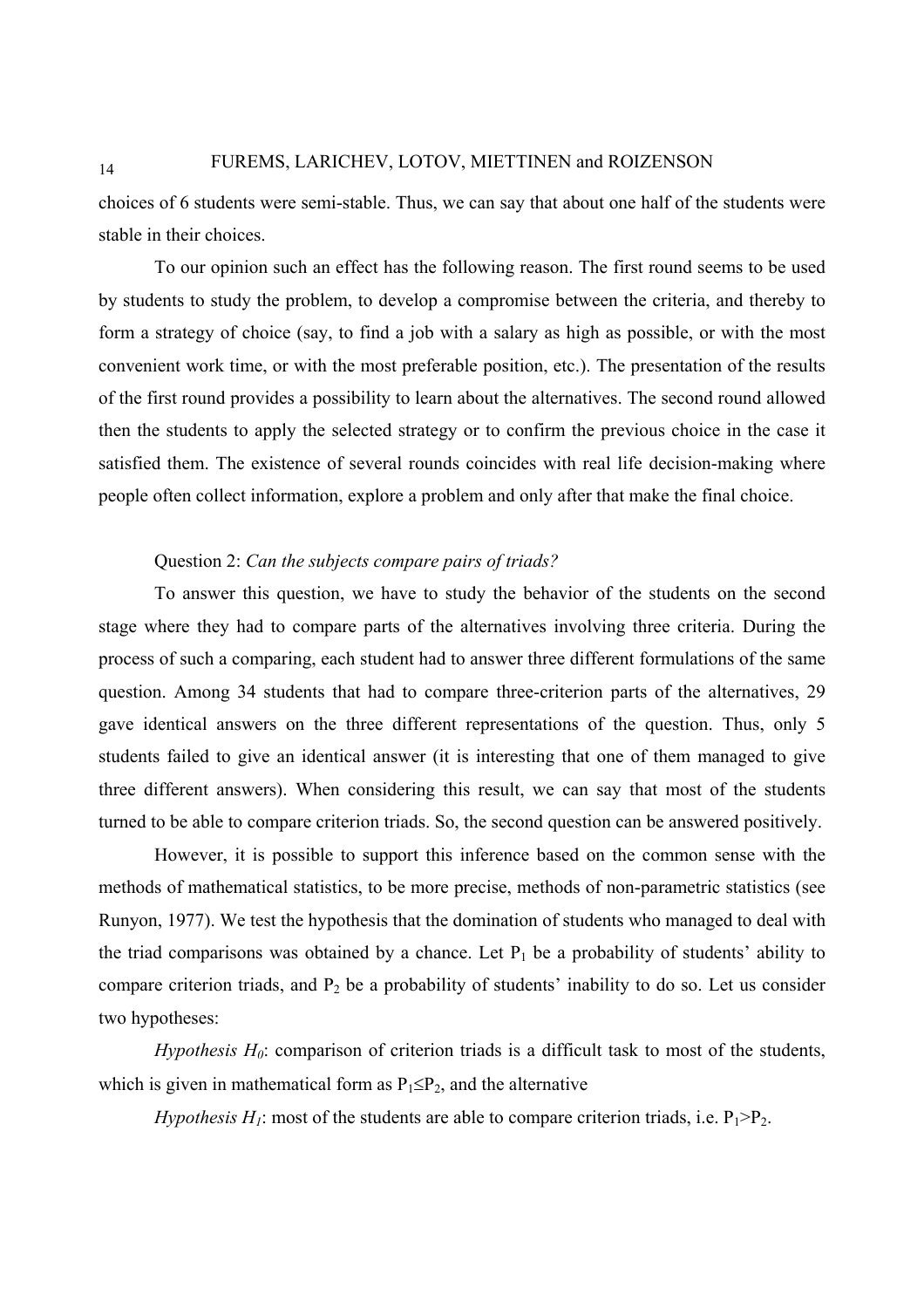In order to reject the hypothesis H<sub>0</sub> under significance  $\alpha = 0.05$  and taking into account that 34 subjects were involved in comparing the triads, we obtain using the binomial statistical test (see Table A in Runyon (1977)) that the number of students that are able to compare the triads must be not less than 23. Since 29 subjects demonstrated this ability, we have to reject the hypothesis H<sub>0</sub> and to admit the hypothesis H<sub>1</sub>, that is,  $P_1>P_2$ . Thus, the statistical analysis proves that most of the students were able to use the comparison of triads.

### **5. Discussion**

The main result of our study is related to the application of individually adjusted instances of a general task in psychological experiments. It was visible that all the students had to solve psychologically complicated problems in the process of comparing alternatives. While solving such tasks, the students made meaningful and multi-criteria choices. That is why we can recommend the application of individually adjusted instances in the future research of human abilities.

Even though we do not suggest a Decision Support System (DSS) here, some of our results may be of interest in the process of designing them. An important finding of our experiment is that a properly supported comparison of parts of alternatives involving three criteria can be used in a DSS. This result is statistically significant and confirms the human ability to compare alternatives with three criteria in the case of proper graphic support based on comparisons involving two criteria completed earlier.

The third finding is the usefulness of applying two rounds in DSSs. Indeed, it seems to be reasonable to assume that the first round allowed a subject to study his/her problem, to find trade-offs, and to reach a meaningful choice. In the case of further experiments, a structure with three rounds could to be reasonable.

It is interesting to note that in the second round, the comparison of dyads was sufficient for all the students to select the best alternative. This makes us suppose the presence of a learning effect.

Finally, we deem that it would be desirable to elaborate a DSS that could help a human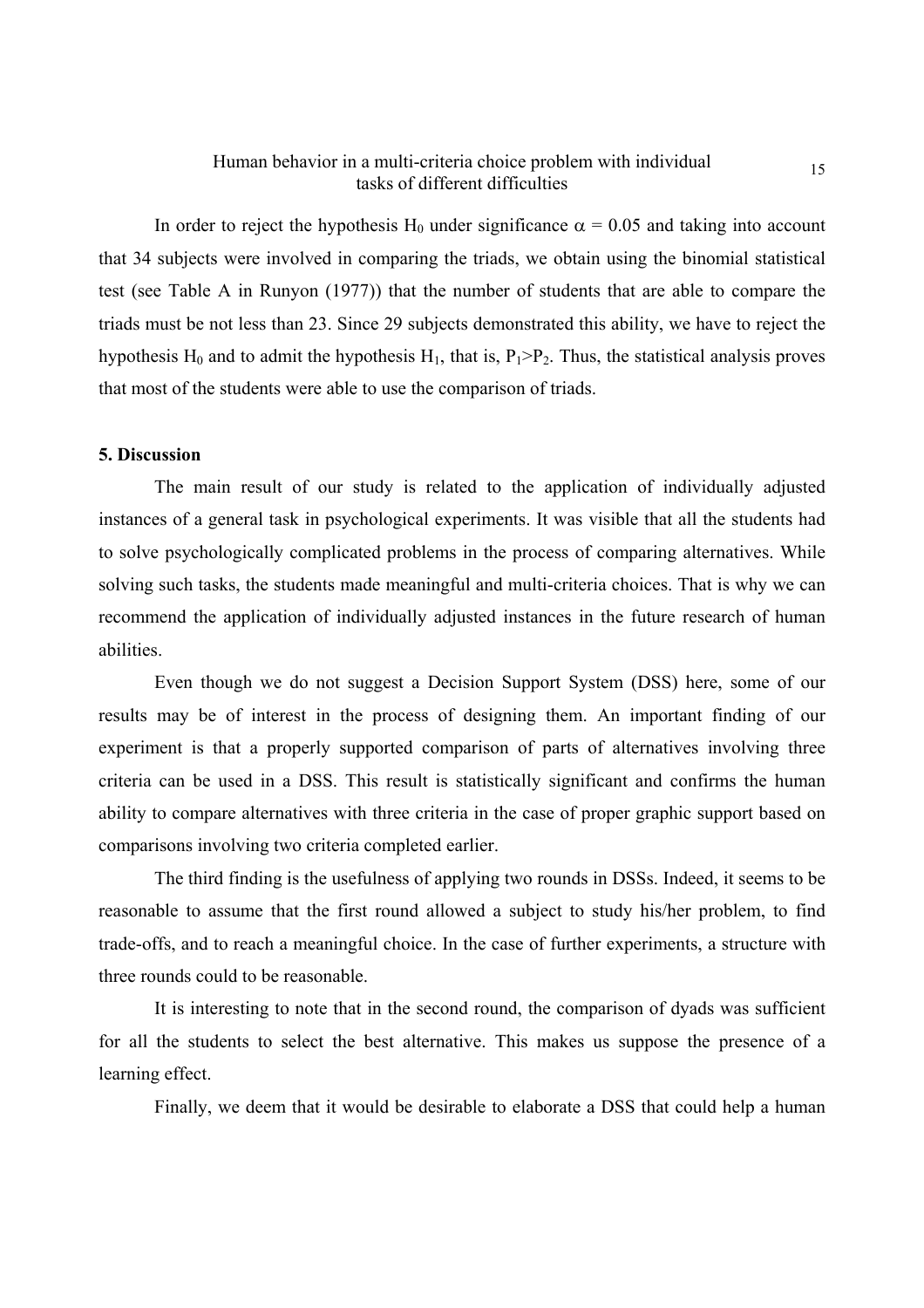being to solve the problems of a choice from a small number of alternatives. To our opinion, such a DSS must meet the following requirements:

a) Qualitative technique for preference elicitation,

b) On-line check of subject answers with respect to inconsistencies,

c) Display of intermediate results to provide effective feedback, and

d) Arrangement using two rounds.

We expect the findings of our experiments to be useful in developing such a decision support tool.

#### **Acknowledgment**

The authors wish to express their gratitude to Mr. A. Kistanov for his help in organizing the experiments at the Lomonosov Moscow State University. The research was supported by the joint project #3 of the Academy of Finland and the Russian Academy of Sciences, by the Academy of Finland, grant #65760 and by the grants of Russian Foundation for Basic Research 0015-96053 and 01-01-00514.

### **References**

Korhonen P, Larichev O, Moshkovich H, Mechitov A, Wallenius J. (1997). Choice behaviour in a computer-aided multiattribute decision task. *Journal of Multicriteria Decision Analysis* **6**: 233- 246.

Larichev OI. (1992). Cognitive validity in design of decision-aiding techniques. *Journal of Multicriteria Decision Analysis* **1(3)**: 127-138.

Larichev OI. (2001). Ranking multicriteria alternatives: The method ZAPROS III. *European Journal of Operational Research* **131**: 550-558.

Levin, IP, Jasper JD. (1995). Phased narrowing: A new process tracing method for decision making. *Organizational Behavior and Human Decision Processe*s, **64,** 1–8.